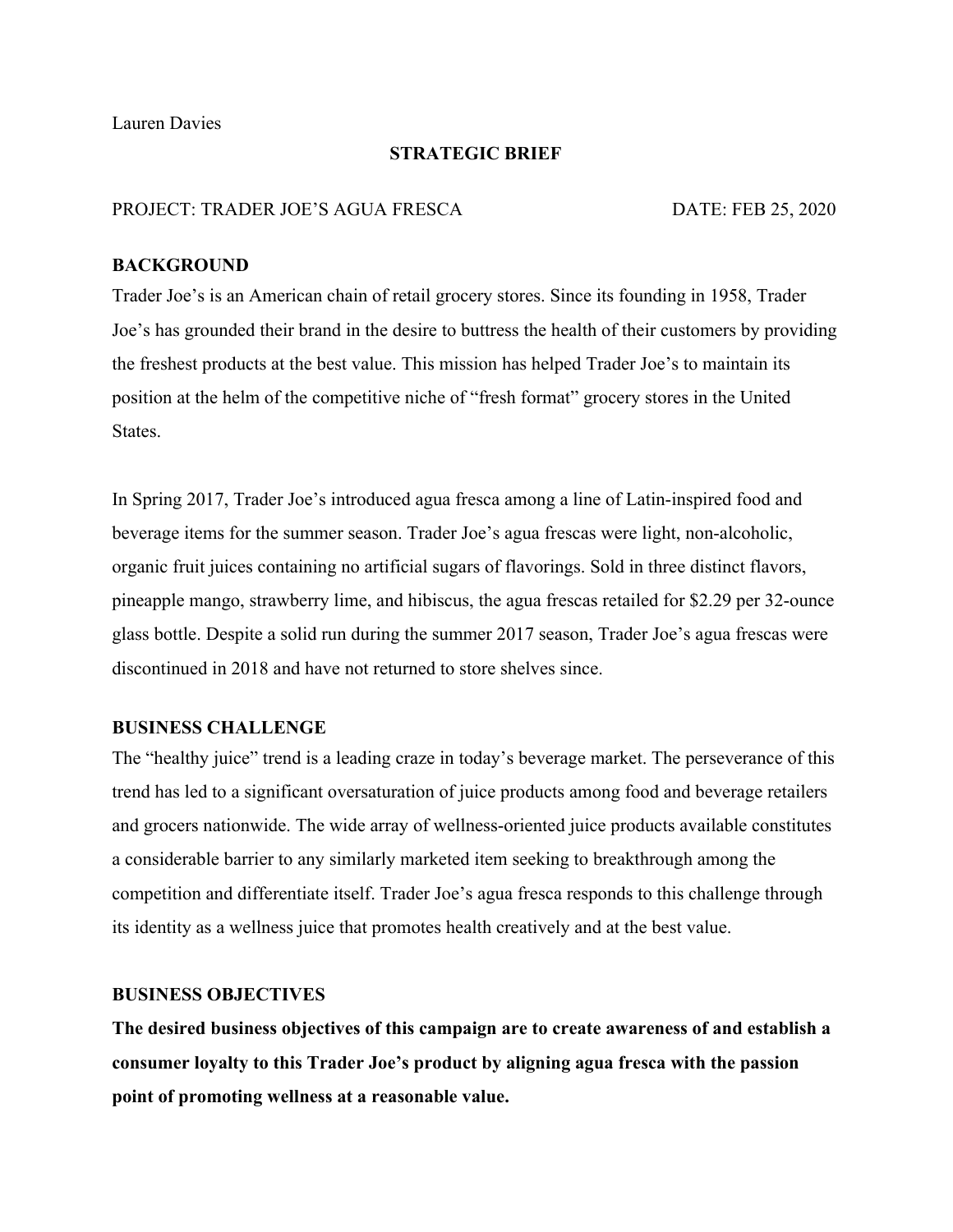#### **COMPETITIVE FORCES**

Trader Joe's agua fresca is contesting against two primary competitors: Pressed Juicery and Whole Foods Juice Bar. Pressed Juicery, a popular "it" juicery among millenials and Gen Z, sells cleanse and meal-replacement juices as well as wellness shots, alternative milks, and plant-based ice cream. Juices are sold in small 15 oz. bottles with antique typeface listing all ingredients. All juices are marketed as made with "farm-to-bottle" ingredients sourced in California. Each bottle retails for \$6.50. Customers can also purchase five juices for \$20.00 or invest in a membership. Their brand mission is to make "high-nutrition" a realistic and accessible option for everyone. Pressed also offers delivery.

Whole Foods, the renowned health-conscious supermarket chain, has recently introduced in-store juice bars that use solely organic and in-season fruits and vegetables to blend juices. Customers can choose from a menu of three unique juice recipes aimed at detoxifying the body, aiding in digestion, and rejuvenating one's system or custom blend one's own creation. Juices come in small and large sizes and cost six to seven dollars. Customers can elect to participate in a loyalty program to receive every tenth juice purchased for free.

#### **TARGET**

The target of this campaign are females and males aged 18-35 (Gen Z and millenials). This demographic is generally well-acquainted with wellness products as a desire to live a healthy lifestyle is a major passion point. This demographic constitutes a considerable segment of the Trader Joe's consumer base as well. If members of this target are not already Trader Joe's shoppers, they are most likely familiar with the brand and several of its products through social media, friends, or other secondary-influencers.

### **EXISTING BELIEFS/BARRIERS**

A barrier to the success of this communication campaign is twofold. First, considering the significant oversaturation of juice products in the food and beverage market, it may be difficult for agua fresca to generate a strong consumer loyalty. Additionally, it is possible that Trader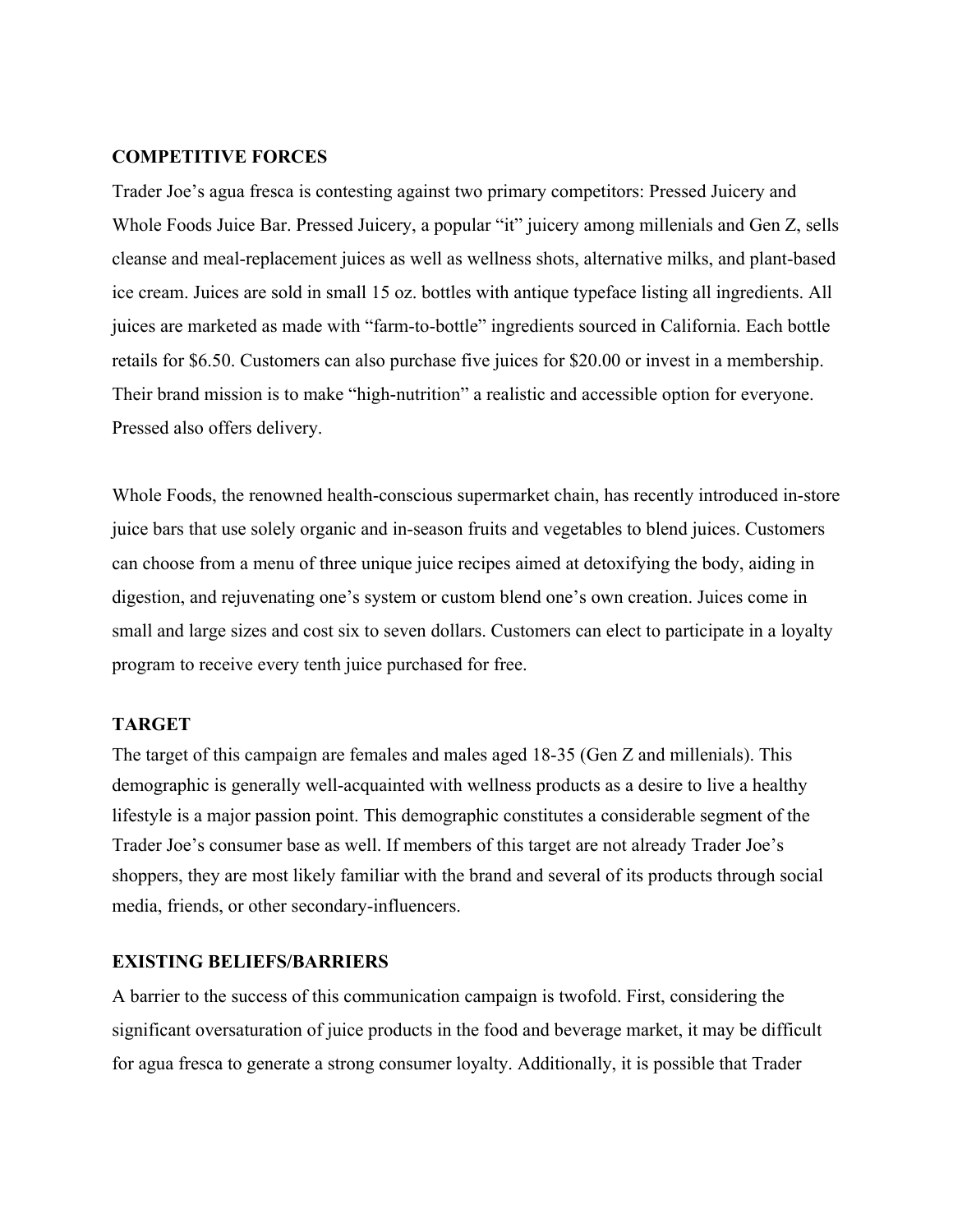Joe's does not boast a strong enough identity as a retailer of wellness juices in order to attract customers to the product.

# **INSIGHT**

Wellness is a dominant psychographic of the target. These motivated, on-the-go young adults are constantly searching for ways to incorporate wellness into their busy lifestyles with ease. This campaign's key piece of insight is that in building a brand around reduced-calorie, organic products that generate customer 'wow experiences,' Trader Joe's satisfies the target's

**THE BIG TRANSFORMATIVE IDEA: At Trader Joe's, healthy tastes great. Trader Joe's agua frescas are surprisingly creative, low-calorie, and great-tasting alternatives to conventional juice options that complement your healthy, on-the-go lifestyle. One glass and agua fresca is sure to be in your shopping cart for many Trader Joe's trips to come!**

**CURRENT PERCEPTION:** *"I didn't know Trader Joe's sold this!"*

## **DESIRED PERCEPTION:**

*"I knew Trader Joe's sold many organic beverages but now I realize they also sell wellness juices like agua fresca that help me cut calories and satisfy my sweet tooth, too!*

# **SUPPORT POINTS**

- Trader Joe's has already recruited this campaign's target demographic as a consumer base as they align with the brand's mission.
- The Trader Joe's brand is based in providing customers with 'wow experiences' and facilitating a nearly mythical cult following around certain items.
- Agua fresca is an organic beverage containing no artificial flavorings or sweeteners, providing a healthy alternative to sugary juices (e.g. Tropicana)